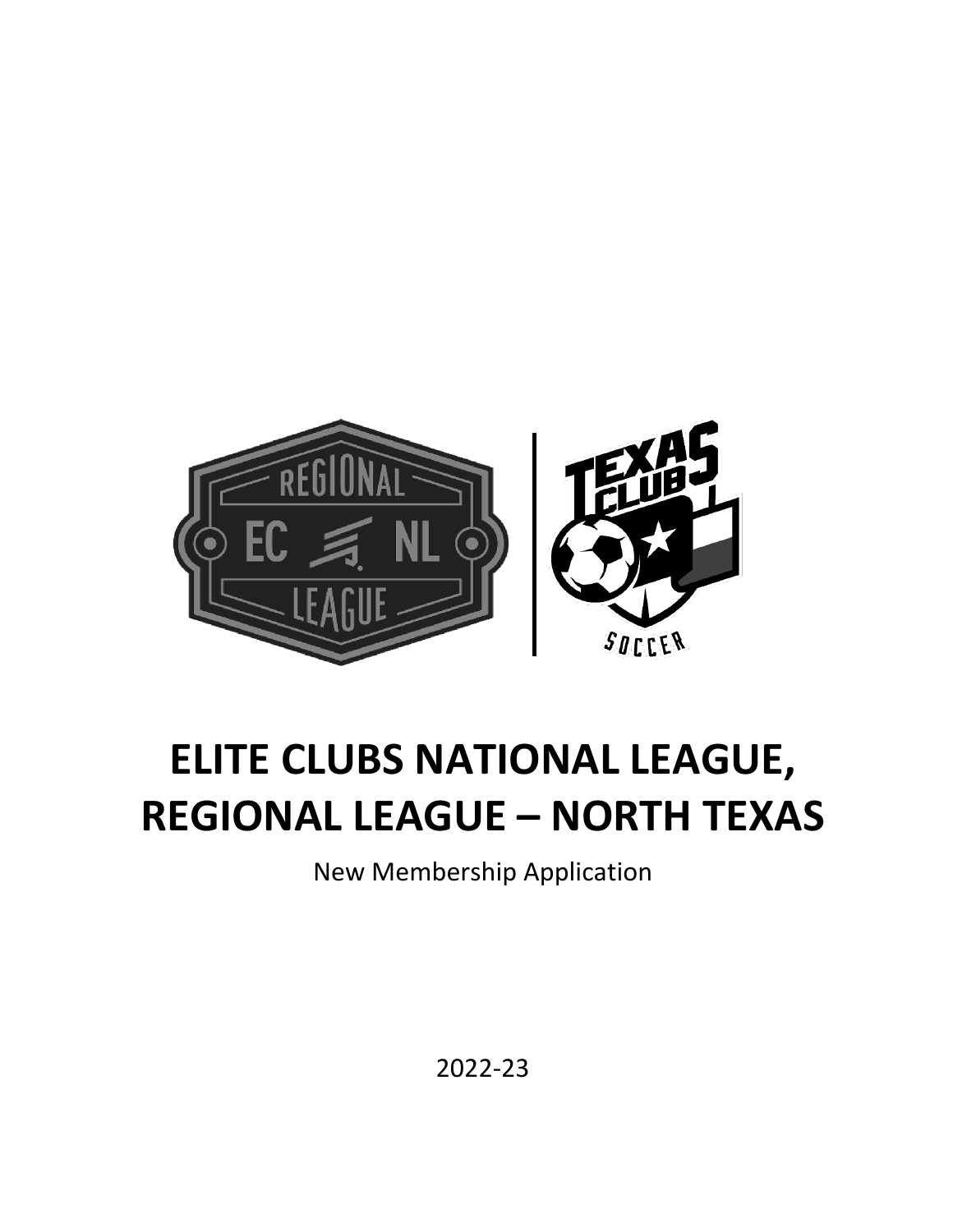### **APPLICATION PROCEDURES**

Any soccer club applying for membership in the Elite Clubs National League, Regional League – North Texas ("ECNL RL – NTX") must complete this entire membership application within all required deadlines. Each club applying for membership should carefully review the "Requirements for Membership" to ensure that the club is willing and able to adhere to all requirements for membership.

One completed application is to be submitted electronically to Elite Clubs National League, Regional League – North Texas Director, Aaron Gordon a[t aarong@texasclubsoccer.com](mailto:aarong@texasclubsoccer.com) and Elite Clubs National League, Regional League - North Texas Deputy Director, Logan Biggs a[t lbiggs@texasclubsoccer.com.](mailto:lbiggs@texasclubsoccer.com)

### **APPLICATION FEE**

If your club is applying for membership in Elite Clubs National League, Regional League – North Texas for the first time, you must submit a non-refundable application processing fee of \$100.00 made payable to **La Liga League, LLC** with your completed application. Your application will not be considered without this fee.

Application fee must be submitted to ECNL RL – NTX Director Aaron Gordon:

ECNL RL – NTX | Texas Club Soccer League Attention: Aaron Gordon 7255 Meadow Hill Drive Frisco, Texas 75033

### **APPLICATION TIMELINE**

The Elite Clubs National League, Regional League – North Texas Membership application and notification process are on a rolling basis. The ECNL RL – NTX will review the application and inform the applicant of its decision following an internal review process.

Upon acceptance into the ECNL RL – NTX, your Primary Club Contact will receive an email containing the ECNL RL – NTX Membership Agreement as well as ECNL RL – NTX Rules and Regulations. The Club must sign and return the ECNL RL – NTX Membership Agreement, along with the one-time \$500 new member fee to the ECNL by the specified date or your club may lose its invitation to join the specified ECNL RL – NTX season.

### **APPLICATION REVIEW PROCESS**

Completed applications will be reviewed by the ECNL RL – NTX Director based on the following criteria:

- 1. Club's Player Development Guidelines.
- 2. Club's History of Youth Player Development.
- 3. Club's History of Success in Elite Competitions, Tournaments, and Leagues.
- 4. Club's Philosophy.
- 5. Club's Technical Staff (including the licensing level of each staff member).
- 6. Overall Club Infrastructure.

For questions regarding the application or the application process, please email Aaron Gordon a[t aarong@texasclubsoccer.com.](mailto:aarong@texasclubsoccer.com)

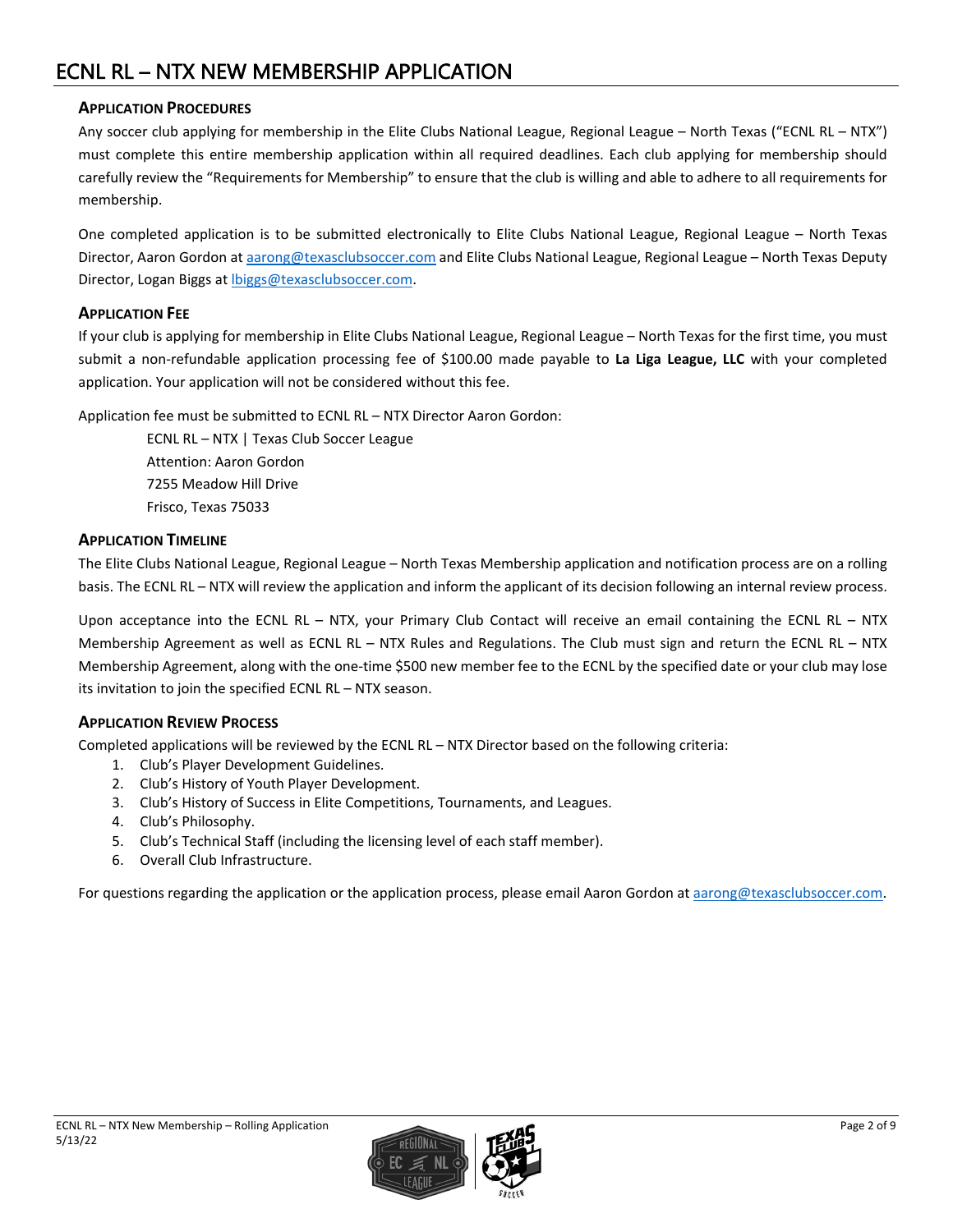| PLEASE INDICATE THE LEAGUE(S) YOU ARE APPLYING FOR:<br>(Check all that apply)                                                                                                                                                  |
|--------------------------------------------------------------------------------------------------------------------------------------------------------------------------------------------------------------------------------|
| <b>ECNL Girls Regional League - North Texas</b>                                                                                                                                                                                |
| <b>ECNL Boys Regional League - North Texas</b>                                                                                                                                                                                 |
| <b>SECTION I. CLUB INFORMATION.</b>                                                                                                                                                                                            |
| A. Basic Club Information.                                                                                                                                                                                                     |
| Name of Club:<br>and the control of the control of the control of the control of the control of the control of the control of the                                                                                              |
|                                                                                                                                                                                                                                |
| Year Club Founded:<br>$\overline{\phantom{a}}$ and $\overline{\phantom{a}}$ and $\overline{\phantom{a}}$                                                                                                                       |
| <b>B. Club Contact Information.</b><br>Please provide the contact information for the club's point of contact (President, Exec Director, etc.).                                                                                |
| Primary Club Contact.                                                                                                                                                                                                          |
|                                                                                                                                                                                                                                |
|                                                                                                                                                                                                                                |
| Office/Work                                                                                                                                                                                                                    |
|                                                                                                                                                                                                                                |
| Email:<br><u> 1989 - Johann Stoff, deutscher Stoffen und der Stoffen und der Stoffen und der Stoffen und der Stoffen und der</u>                                                                                               |
|                                                                                                                                                                                                                                |
|                                                                                                                                                                                                                                |
|                                                                                                                                                                                                                                |
| Administrative Club Contact.                                                                                                                                                                                                   |
| Name:<br><u> 1980 - John Stone, amerikansk politiker (* 1900)</u>                                                                                                                                                              |
|                                                                                                                                                                                                                                |
| Office/Work                                                                                                                                                                                                                    |
| Cell Phone:<br><u> 1989 - Andrea Stadt Britain, fransk politik (d. 1989)</u>                                                                                                                                                   |
| Email:                                                                                                                                                                                                                         |
| Mailing Address: Lawrence and Contract and Contract and Contract and Contract and Contract and Contract and Contract and Contract and Contract and Contract and Contract and Contract and Contract and Contract and Contract a |
|                                                                                                                                                                                                                                |
|                                                                                                                                                                                                                                |

ECNL RL – NTX New Membership – Rolling Application Page 3 of 9 5/13/22

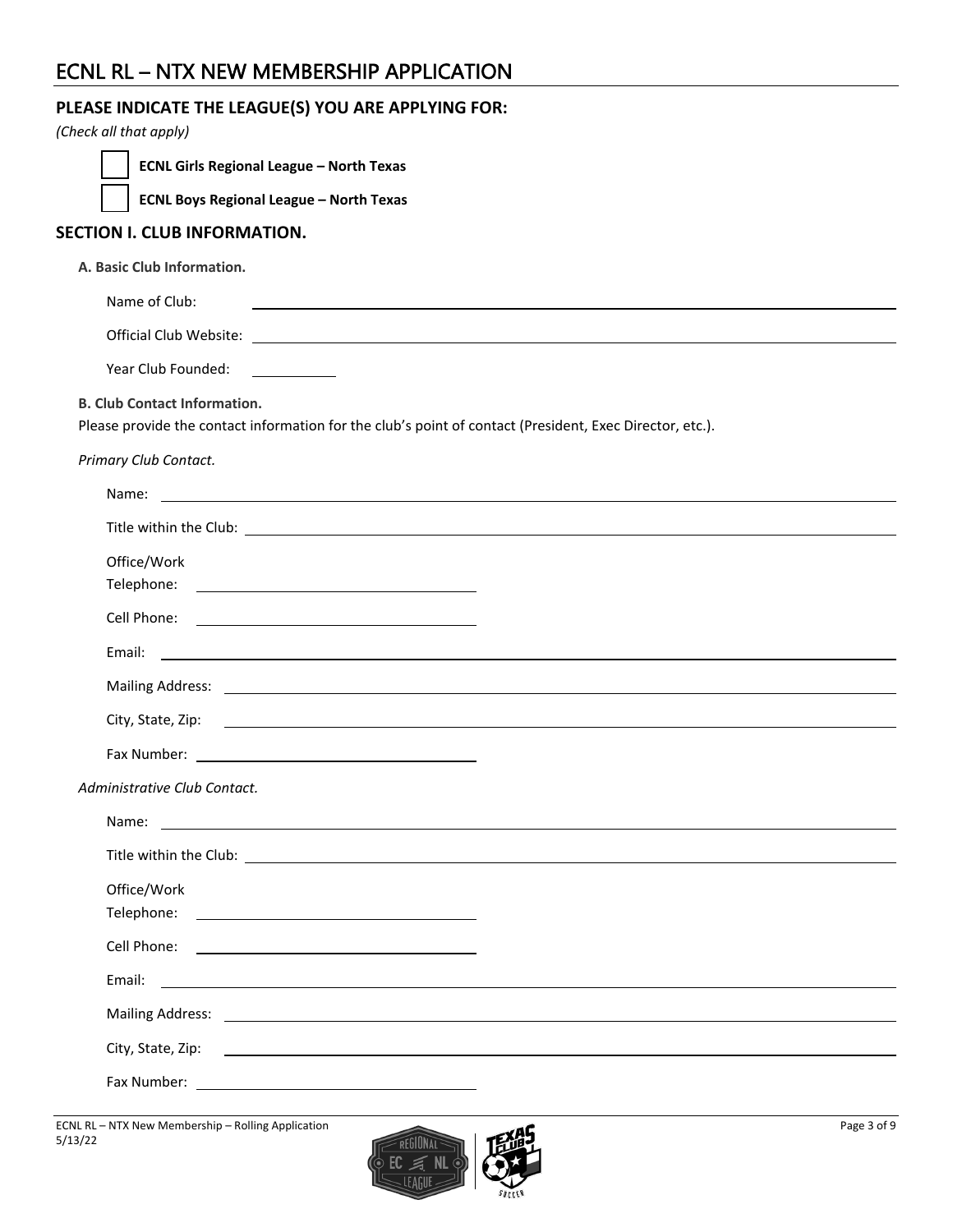| <b>Technical Club Contact.</b> |                                                        |  |  |  |  |
|--------------------------------|--------------------------------------------------------|--|--|--|--|
|                                |                                                        |  |  |  |  |
|                                |                                                        |  |  |  |  |
| Office/Work                    |                                                        |  |  |  |  |
|                                |                                                        |  |  |  |  |
| Cell Phone:                    | <u> 1989 - Jan Barnett, fransk politiker (d. 1989)</u> |  |  |  |  |
| Email:                         |                                                        |  |  |  |  |
|                                |                                                        |  |  |  |  |
|                                |                                                        |  |  |  |  |
| Fax Number:                    | <u> 1980 - Andrea Andrew Maria (h. 1980).</u>          |  |  |  |  |

Please provide a brief description of the responsibilities:

| C. Club Background Information.<br>Total Number of Competitive Teams (in all age groups): |      |       |              |
|-------------------------------------------------------------------------------------------|------|-------|--------------|
|                                                                                           | Boys | Girls | <b>Total</b> |
| Number of Junior Academy Teams (in all age groups):                                       |      |       |              |
|                                                                                           | Boys | Girls | <b>Total</b> |
| Total Number of Players (in all age groups):                                              |      |       |              |
|                                                                                           | Boys | Girls | Total        |
| <b>Total Number of Full-Time Coaches:</b>                                                 |      |       |              |
| <b>Total Number of Part-Time Coaches:</b>                                                 |      |       |              |
| D. Club's Internal Structure.                                                             |      |       |              |

Describe your club's internal structure. Include the decision makers, soccer decision-makers, decision-making process, etc.

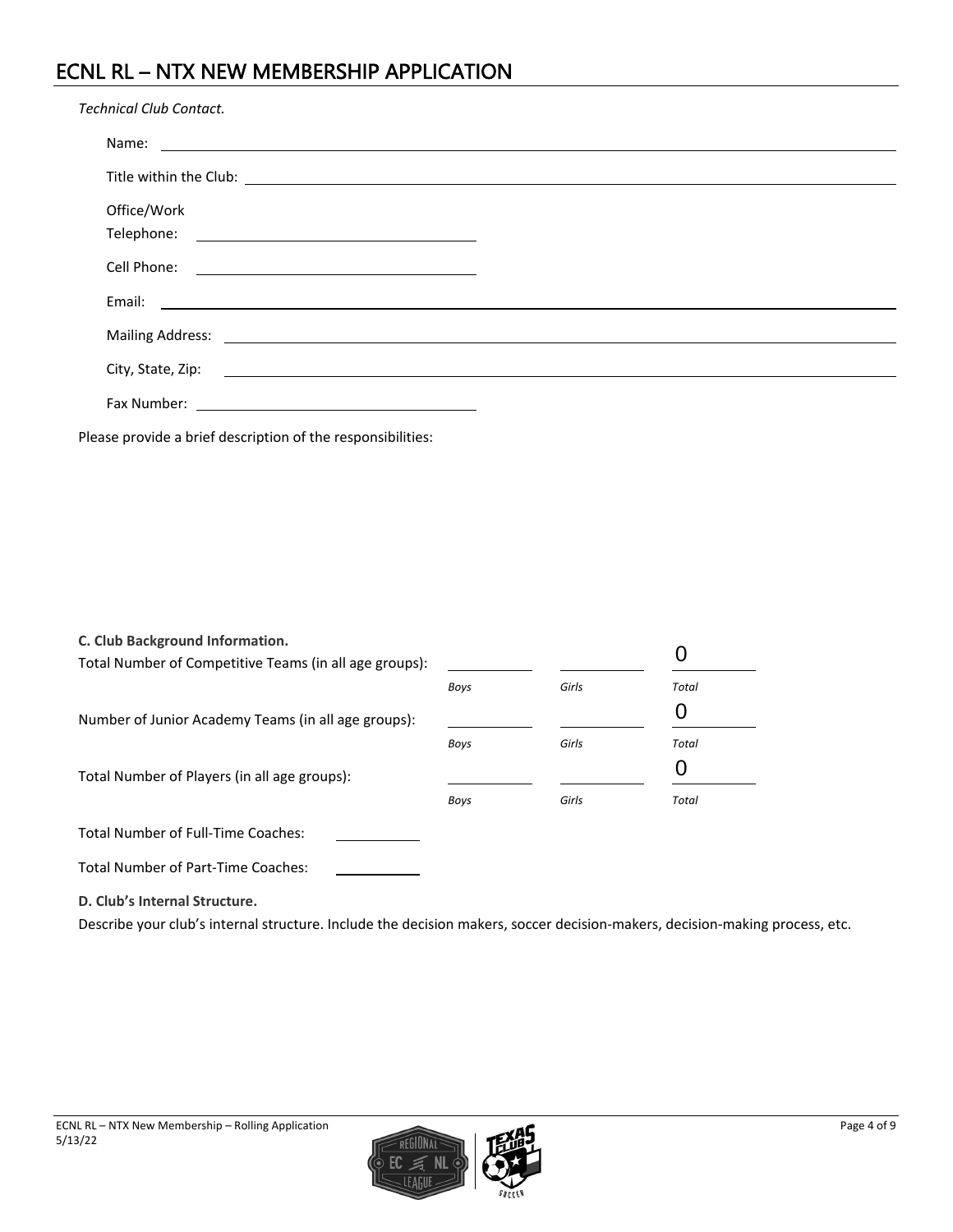### **SECTION II. COMPETITIVE TEAMS.**

| A. Coaching and Contact Information.                                                                                                                                                                                           |  |
|--------------------------------------------------------------------------------------------------------------------------------------------------------------------------------------------------------------------------------|--|
| Director of Coaching.                                                                                                                                                                                                          |  |
|                                                                                                                                                                                                                                |  |
|                                                                                                                                                                                                                                |  |
| Office/Work                                                                                                                                                                                                                    |  |
|                                                                                                                                                                                                                                |  |
|                                                                                                                                                                                                                                |  |
|                                                                                                                                                                                                                                |  |
|                                                                                                                                                                                                                                |  |
|                                                                                                                                                                                                                                |  |
|                                                                                                                                                                                                                                |  |
| Years with Club: \\sqrt{\sqrt{\sqrt{\sqrt{\sqrt{\sqrt{\sqrt{\sqrt{\sqrt{\sqrt{\sqrt{\sqrt{\sqrt{\sqrt{\sqrt{\sqrt{\sqrt{\sqrt{\sqrt{\sqrt{\sqrt{\sqrt{\sqrt{\sqrt{\sqrt{\sqrt{\sqrt{\sqrt{\sqrt{\sqrt{\sqrt{\sqrt{\sqrt{\sqrt{ |  |
| Please provide a brief description of responsibilities:                                                                                                                                                                        |  |

**B. Current Teams within your Club eligible to join ECNL RL – NTX for 2022-23.**

In order to be considered for acceptance, a club must have existing teams in every ECNL RL – NTX age group. Please list your **current structure**.

### **U10 (Current)/Future U11 ECNL RL – NTX Applicant**

| Current League(s): example and a series of the series of the series of the series of the series of the series of the series of the series of the series of the series of the series of the series of the series of the series |
|-------------------------------------------------------------------------------------------------------------------------------------------------------------------------------------------------------------------------------|
|                                                                                                                                                                                                                               |
| Current License: <u>____________________</u>                                                                                                                                                                                  |
| Notable Information (such as<br>Tournament Championships, notable<br>matches won, etc):                                                                                                                                       |

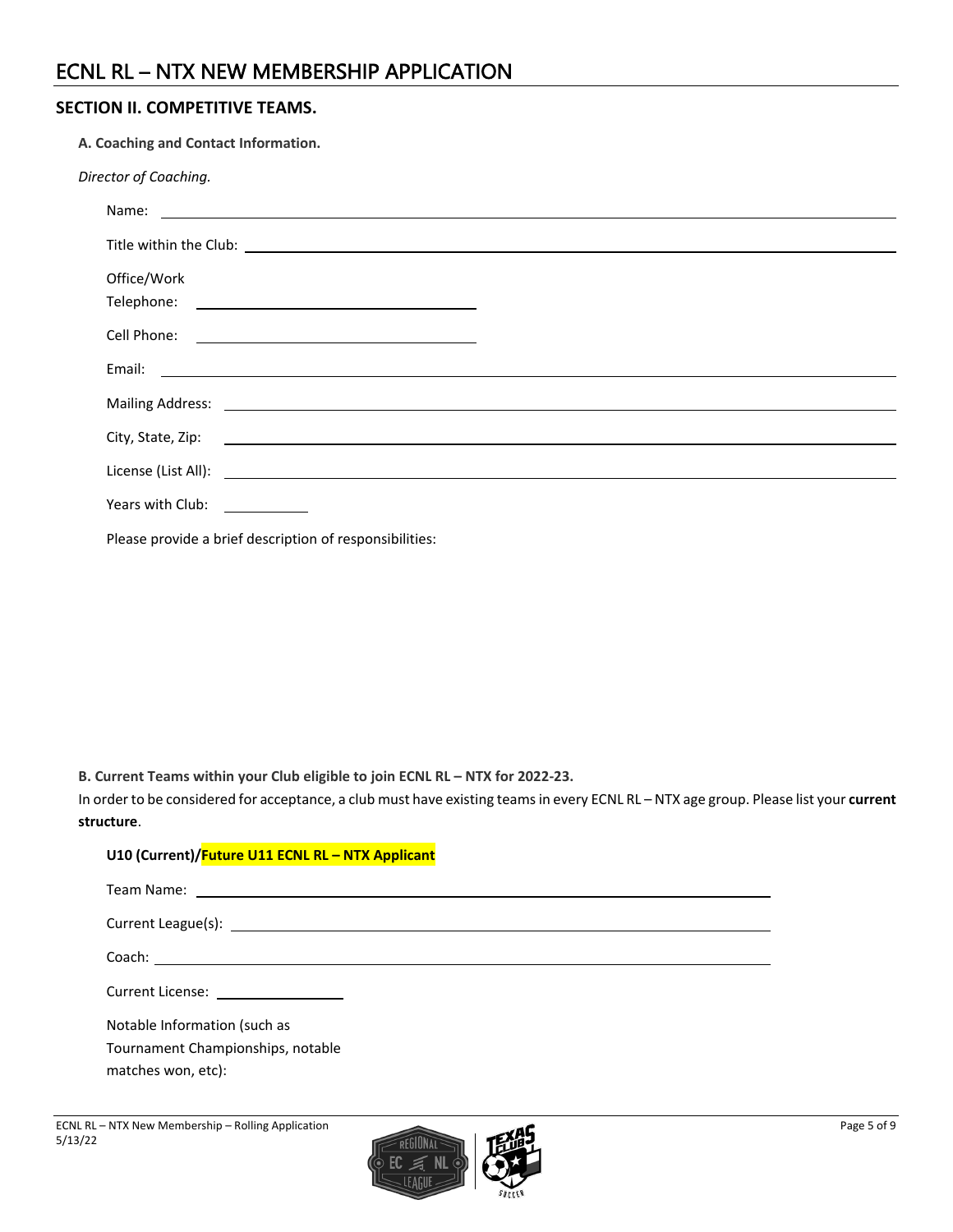| U11 (Current)/Future U12 ECNL RL - NTX Applicant                                                                                    |
|-------------------------------------------------------------------------------------------------------------------------------------|
|                                                                                                                                     |
|                                                                                                                                     |
|                                                                                                                                     |
| Current License: __________________                                                                                                 |
| Notable Information (such as<br>Tournament Championships, notable<br>matches won, etc):                                             |
| U12 (Current)/Future U13 ECNL RL - NTX Applicant                                                                                    |
| Team Name: 2008 2009 2010 2021 2022 2023 2024 2022 2023 2024 2022 2023 2024 2022 2023 2024 2022 2023 2024 2022                      |
|                                                                                                                                     |
|                                                                                                                                     |
| Current License: __________________                                                                                                 |
| Notable Information (such as<br>Tournament Championships, notable<br>matches won, etc):                                             |
|                                                                                                                                     |
| U13 (Current)/Future U14 ECNL RL - NTX Applicant                                                                                    |
|                                                                                                                                     |
|                                                                                                                                     |
|                                                                                                                                     |
| Current License: __________________                                                                                                 |
| Notable Information (such as<br>Tournament Championships, notable<br>matches won, etc):                                             |
| U14 (Current)/Future U15 ECNL RL - NTX Applicant                                                                                    |
| Team Name:<br><u> 1980 - Johann Barn, mars ann an t-Amhain Aonaichte ann an t-Aonaichte ann an t-Aonaichte ann an t-Aonaichte a</u> |
|                                                                                                                                     |
| Coach: University of the Coach: University of the Coach:                                                                            |
| Current License: __________________                                                                                                 |

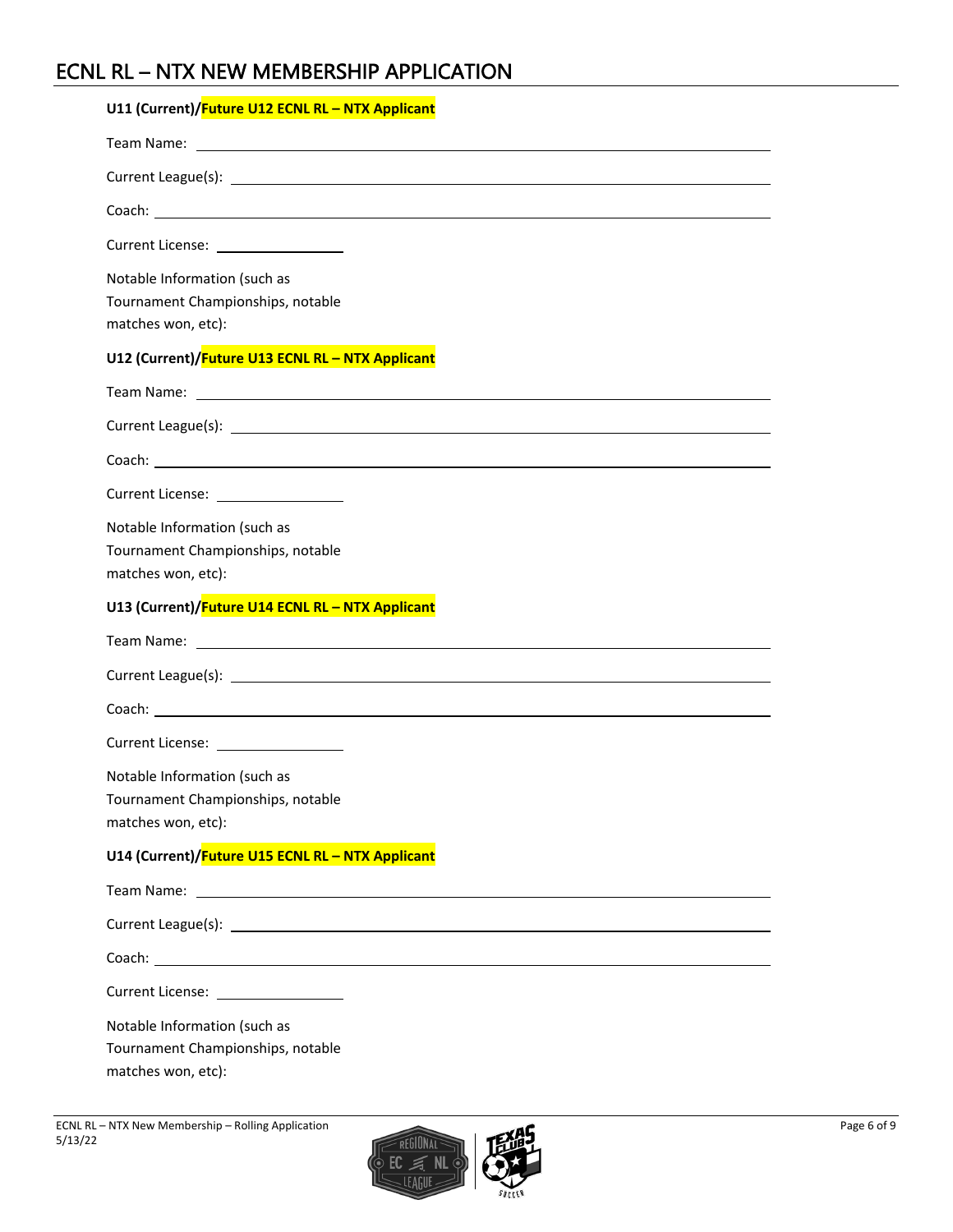| U15 (Current)/ <b>Future U16 ECNL RL - NTX Applicant</b>                                                                                                                                                                       |
|--------------------------------------------------------------------------------------------------------------------------------------------------------------------------------------------------------------------------------|
|                                                                                                                                                                                                                                |
| Current League(s): example and the set of the set of the set of the set of the set of the set of the set of the set of the set of the set of the set of the set of the set of the set of the set of the set of the set of the  |
| Coach: coach and contain the contact of the contact of the contact of the contact of the contact of the contact of the contact of the contact of the contact of the contact of the contact of the contact of the contact of th |
|                                                                                                                                                                                                                                |
| Notable Information (such as<br>Tournament Championships, notable<br>matches won, etc):                                                                                                                                        |
| U16 (Current)/Future U17 ECNL RL - NTX Applicant                                                                                                                                                                               |
|                                                                                                                                                                                                                                |
|                                                                                                                                                                                                                                |
|                                                                                                                                                                                                                                |
| Current License: 2008                                                                                                                                                                                                          |
| Notable Information (such as<br>Tournament Championships, notable<br>matches won, etc):                                                                                                                                        |
| U17 (Current)/Future U18/U19 ECNL RL - NTX Applicant                                                                                                                                                                           |
| Team Name: The Contract of the Contract of the Contract of the Contract of the Contract of the Contract of the Contract of the Contract of the Contract of the Contract of the Contract of the Contract of the Contract of the |
|                                                                                                                                                                                                                                |
|                                                                                                                                                                                                                                |
| Current License: 2008                                                                                                                                                                                                          |
| Notable Information (such as<br>Tournament Championships, notable<br>matches won, etc):                                                                                                                                        |

In the space below, list any additional information regarding your current teams you feel may be relevant to the application. If you need additional paper, please attach it to the application.

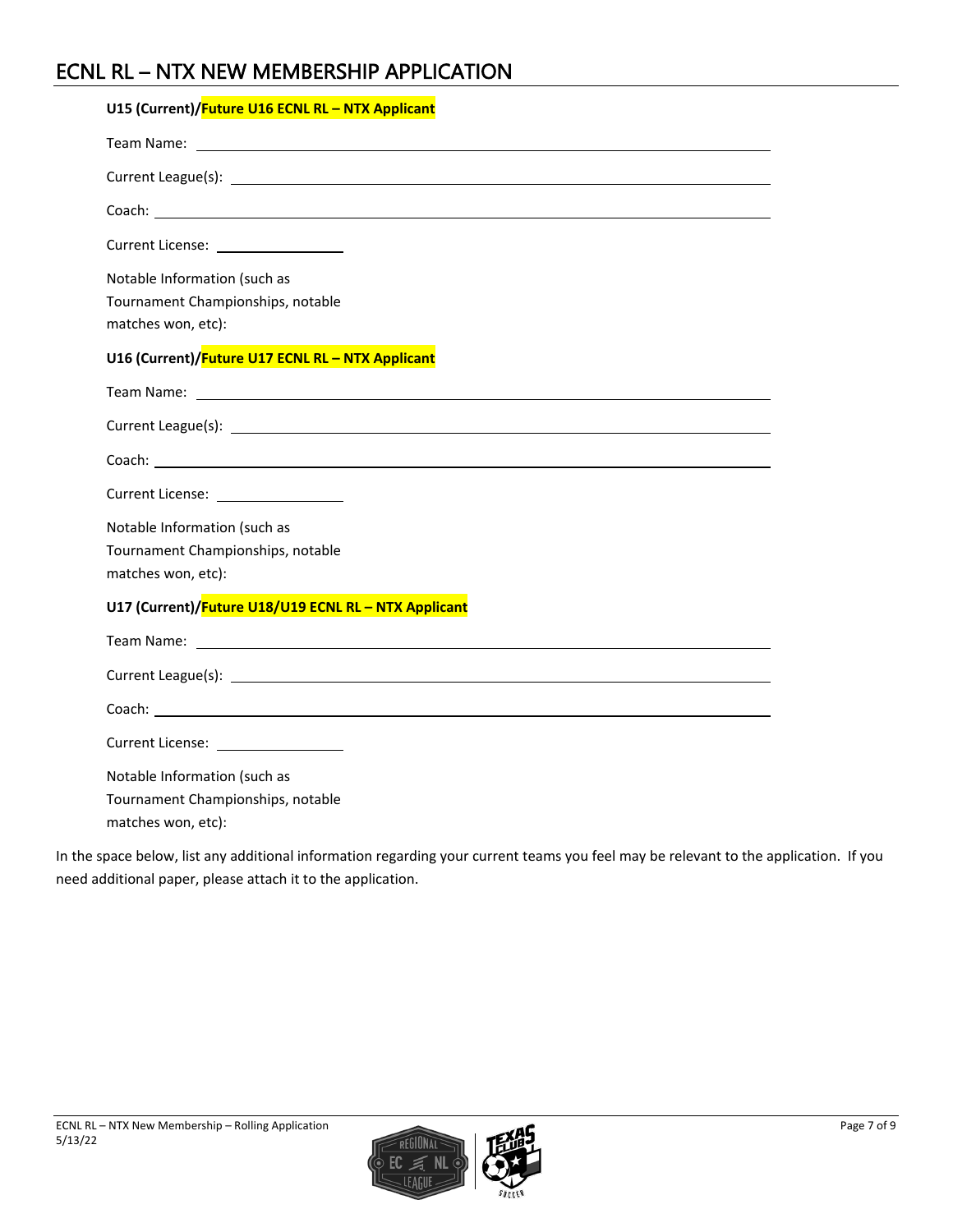### **SECTION III. OTHER NOTABLE CLUB INFORMATION**

Please provide any additional information regarding your club that you feel is relevant to the application process (you may use additional paper if need be and include images, attachments, etc).